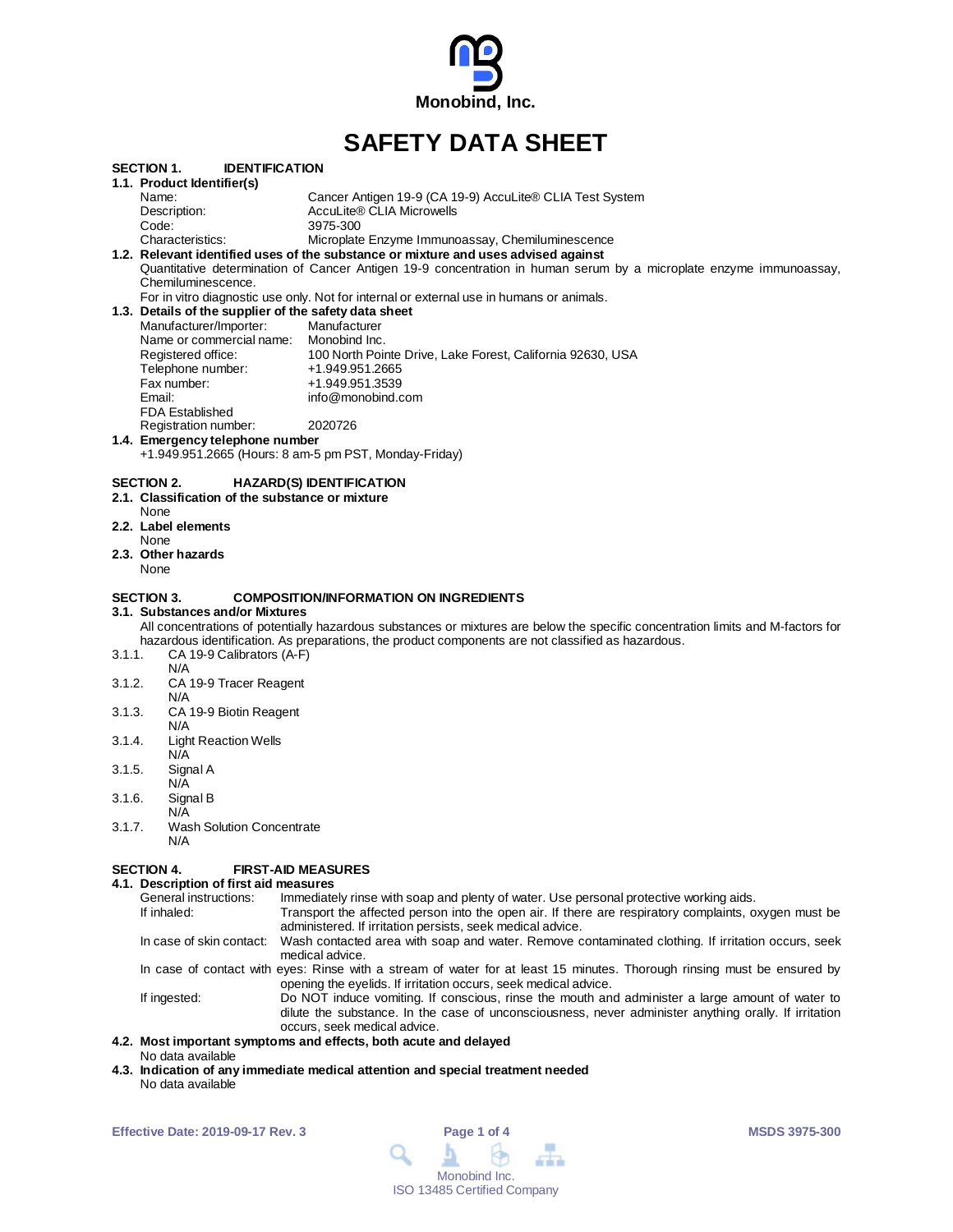#### **SECTION 5. FIRE-FIGHTING MEASURES**

## **5.1. Extinguishing media**

- Carbon dioxide, dry powder, foam, water
- **5.2. Special hazards arising from the substance or mixture**
- None **5.3. Advice for firefighters**

Wear appropriate personal protective equipment and clothing. Wear self-contained breathing apparatus, if necessary.

#### **SECTION 6. ACCIDENTAL RELEASE MEASURES**

#### **6.1. Personal precautions, protective equipment and emergency procedures**

- Avoid contact with skin and eyes. Wear suitable personal protective clothing. **6.2. Environmental precautions**
	- Avoid penetration into sewerage systems, surface and ground water. Avoid soil pollution.
- **6.3. Methods and material for containment and cleaning up** Cover with suitable absorbing material. After removing the substance, rinse the spot of spilling thoroughly with water and soap.

Dispose of waste according to all federal, state, and local regulations.

**6.4. Reference to other sections**

See Section 8 for personal protective equipment. See Section 13 for appropriate disposal methods.

#### **SECTION 7. HANDLING AND STORAGE**

#### **7.1. Precautions for safe handling**

Avoid spills. Avoid contact with skin, eyes and clothing. Use suitable protective means to work with the substance. Use in a well-ventilated area. Follow good manufacturing practices when using product. Do not drink, smoke, or eat in work areas.

## **7.2. Conditions for safe storage, including any incompatibilities**

7.2.1. Kit and unopened components:

Store at temperatures between  $+ 2$  and  $+ 8$  °C in a dry and dark place until expiration date. Avoid extended exposure to heat and light.

- 7.2.1. Opened components:
- Stable for sixty (60) days when stored at 2-8 °C.
- 7.2.2. For prepared reagents (see product insert):

Diluted wash buffer should be stored at room temperature (2-30 °C) for up to 60 days.

Working Signal solution should be stored at 2-8 °C and is stable for thirty-six (36) hours.

### **7.3. Specific end uses**

Product procedure should be performed by a skilled individual or trained professional for in vitro diagnostic use only.

#### **SECTION 8. EXPOSURE CONTROL/PERSONAL PROTECTION**

**8.1. Control parameters**

No substances with occupational exposure limits.

## **8.2. Exposure controls**

- 8.2.1. Eye/face protection: Safety glasses or goggles with side shields recommended<br>8.2.2. Skin protection: Compatible protective gloves recommended. Wash han Compatible protective gloves recommended. Wash hands after properly removing and disposing of gloves. Other skin protection: Laboratory coats are recommended. 8.2.3. Respiratory protection: No respiratory protection is required. Use product in rooms enabling good ventilation. If local exhaustion is necessary, general (forced) exhaustion is recommended.
- 8.2.4. Thermal hazards:

### **SECTION 9. PHYSICAL AND CHEMICAL PROPERTIES**

## **9.1. Information on basic physical and chemical properties**

Appearance:

|        | Physical state (at 20 °C)     |                                                                                          |
|--------|-------------------------------|------------------------------------------------------------------------------------------|
|        | Liquid:                       | Calibrators, Tracer Reagent, Biotin Reagent, Wash Solution Concentrate, Signal Solutions |
|        | Solid:                        | Microtiter strips                                                                        |
|        | Colour                        |                                                                                          |
|        | Straw:                        | Calibrators                                                                              |
|        | Red:                          | <b>Tracer Reagent</b>                                                                    |
|        | Green:                        | <b>Biotin Reagent</b>                                                                    |
|        | Clear:                        | Signals, Wash                                                                            |
| 9.1.2. | Odour:                        | Odourless                                                                                |
| 9.1.3. | Odour threshold:              | Not applicable                                                                           |
| 9.1.4. | pH value:                     | Stop solution: $<$ 3                                                                     |
|        |                               | Calibrators: $7.4 \pm 0.2$                                                               |
|        |                               | Tracer Reagent: $7.3 \pm 0.2$                                                            |
|        |                               | Biotin: $7.3 \pm 0.2$                                                                    |
|        |                               | Microtiter strips: $7.5 \pm 0.2$                                                         |
|        |                               | Wash Solution Concentrate: $8.8 \pm 0.2$                                                 |
|        |                               | Substrate Reagent A: $9.0 \pm 0.2$                                                       |
|        |                               | Substrate Reagent B: $5.0 \pm 0.2$                                                       |
| 9.1.5. | Melting point/freezing point: | Not determined                                                                           |
|        |                               |                                                                                          |

9.1.6. Initial boiling point/ boiling range: Not determined

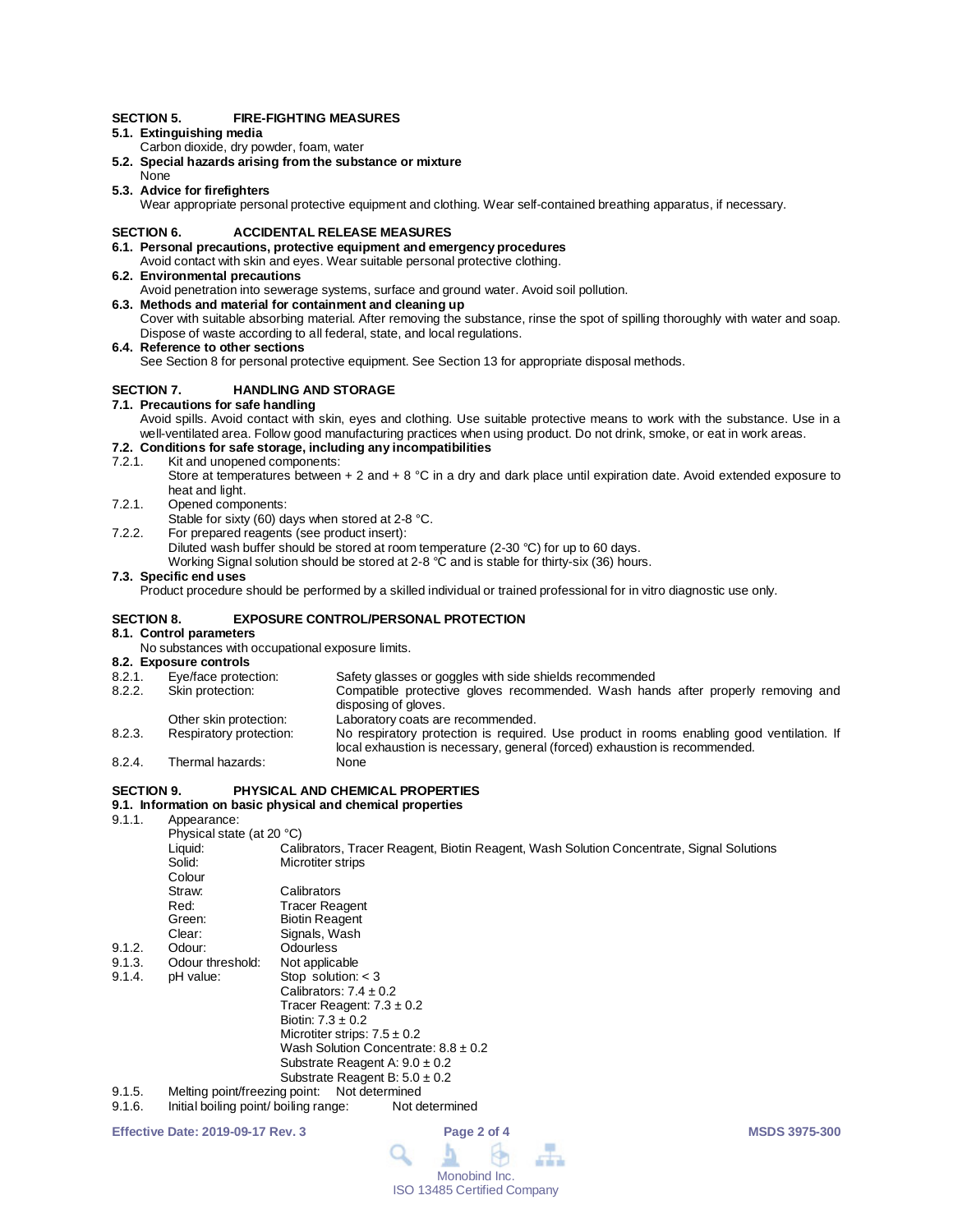- 9.1.7. Flash point: Not applicable<br>9.1.8. Evaporation rate: Not determined
- 9.1.8. Evaporation rate: Not determined<br>9.1.9. Flammability (solid, gas): Not flammable
- 9.1.9. Flammability (solid, gas):<br>9.1.10. Upper/lower flammability of
- Upper/lower flammability or explosive limits: Not applicable
- 9.1.11. Vapour pressure: Not determined<br>9.1.12. Vapour density: Not determined
- 9.1.12. Vapour density: Not determined<br>9.1.13. Relative density: Not determined
- 9.1.13. Relative density: Not determined 9.1.14. Solubility: Water soluble
- 9.1.14. Solubility: Water soluble
- 9.1.15. Partition coefficient: n-octanol/water: Not determined
- 9.1.16. Auto-ignition temperature: Not applicable<br>9.1.17. Decomposition temperature: Not determined
- 9.1.17. Decomposition temperature: Not determined<br>9.1.18. Viscosity: Not determined
- 9.1.18. Viscosity: Not determined<br>9.1.19. Explosive properties: None
- 9.1.19. Explosive properties: None<br>9.1.20. Oxidising properties: Not determined
- Oxidising properties: **9.2. Other information**
- - None

#### **SECTION 10. STABILITY AND REACTIVITY**

**10.1.Reactivity**

No known reactivity hazards associated with product **10.2.Chemical stability**

- Stable under recommended storage conditions
- **10.3.Possibility of hazardous reactions**

No hazardous polymerization

**10.4.Conditions to avoid**

- Excessive heat and light
- **10.5.Incompatible materials**
- Acids

**10.6.Hazardous decomposition products** Not determined

### **SECTION 11. TOXICOLOGICAL INFORMATION:**

**11.1.Information on toxicological effects**

- 11.1.1. Acute toxicity: Not determined<br>11.1.2. Skin corrosion/irritation: Not determined
- 11.1.2. Skin corrosion/irritation:<br>11.1.3. Serious eye damage/irrit
- 11.1.3. Serious eye damage/irritation: Not determined
- 11.1.4. Respiratory or skin sensitisation: Not d<br>11.1.5. Germ cell mutagenicity: Not determined
- 11.1.5. Germ cell mutagenicity:<br>11.1.6. Carcinogenicity:
- No component of this product present at levels ≥ 0.1% is identified as probable, possible or confirmed human carcinogen by NTP (National Toxicology Program), IARC (International
- Agency for Research on Cancer), or OSHA (Occupational Safety & Health Administration)<br>Not determined
- 11.1.7. Reproductive toxicity: Not determined<br>11.1.8. STOT-single exposure: Not determined
- 11.1.8. STOT-single exposure: Not determined 11.1.9. STOT-repeated exposure: Not determined
- 11.1.10. Aspiration hazard: Not determined
- 11.1.11. Information on likely routes of exposure:
- If ingested: No known health effects<br>
If inhaled: No known health effects If inhaled: No known health effects<br>If contact with skin: No known health effects
- If contact with skin: No known health effects<br>If contact with eyes: No known health effects

No known health effects 11.1.12. Symptoms related to the physical, chemical, and toxicological characteristics: None after short or long-term exposure

## **SECTION 12. ECOLOGICAL INFORMATION**

**12.1.Toxicity** Not determined. **12.2.Persistence and degradability** Not determined **12.3.Bioaccumulative potential** Not determined **12.4.Mobility in soil** Not determined **12.5.Results of PBT and vPvB assessment** Not determined **12.6.Other adverse affects** Not determined **SECTION 13. DISPOSAL CONSIDERATIONS** 

#### **13.1.Waste treatment methods**

All waste disposals must be carried out in accordance with federal, state, and local legislation and administrative regulations. A licensed professional waste disposal service should be utilized to dispose of material and packaging.